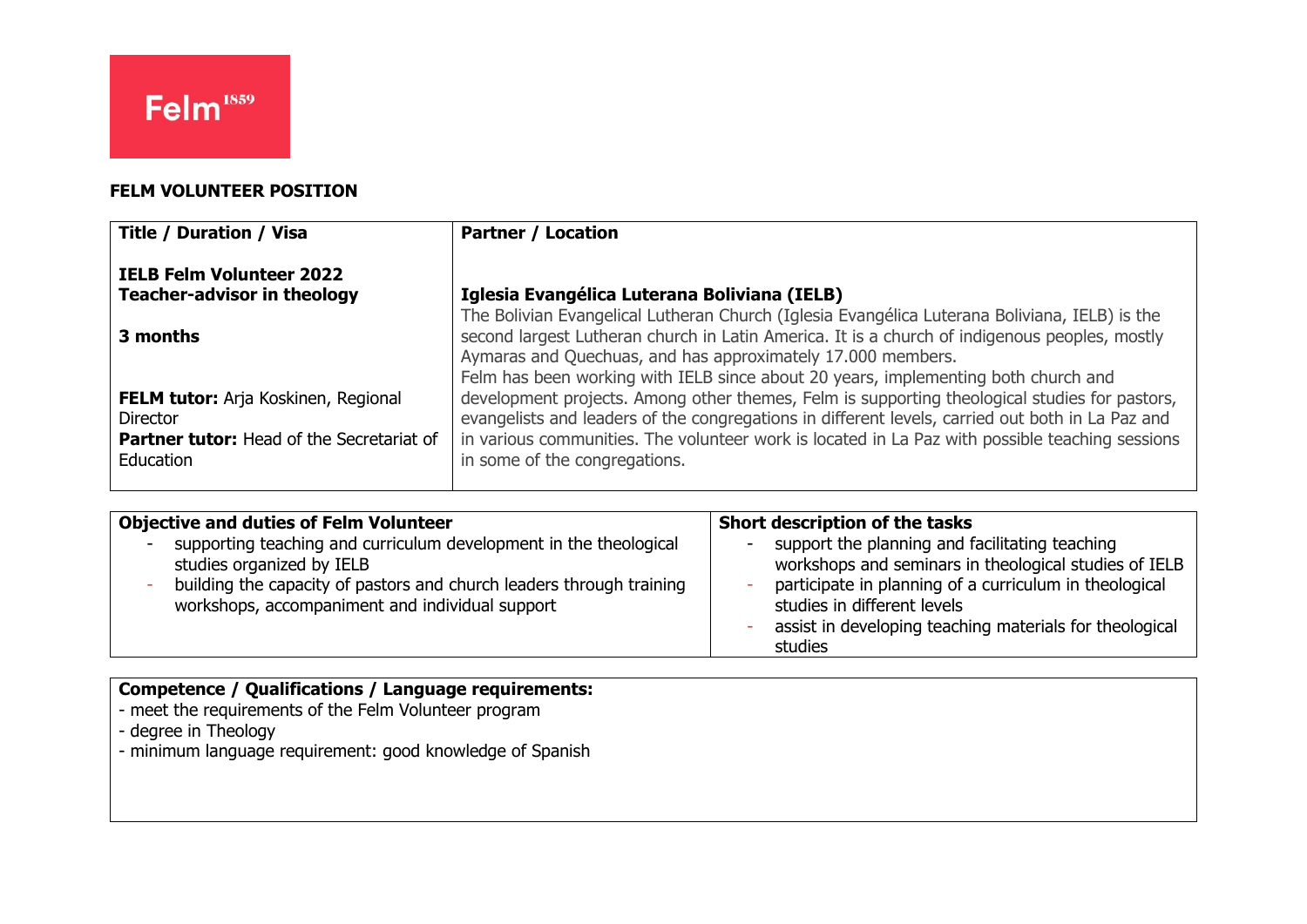#### **Benefits and commitments:**

#### **Felm country office and IELB**

- Providing the tasks, materials and instructions for the Volunteer before volunteer period
- Transportation from and to El Alto International Airport and Cobija airport + transportation related to Felm Volunteer tasks
- Felm will cover in-country expenses related to the volunteer task, such as work-related travel, sim-card and computer if necessary at work, etc.
- Advising the applicant with visa-procedures and providing Volunteer with visa invitation letter, and cover the costs if Volunteer needs extension of visa
- Providing a personal tutor and a draft program for the Volunteer period (incl. tutor discussions, starters session, mid-term discussion and evaluation session)
- Accommodation (furnished apartment or bedroom with shared kitchen and toilet)
- Introducing the Volunteer to Felm's partners work in the project areas

#### • **Felm Helsinki office**

- Recruiting a suitable Felm Volunteer
- Providing the tasks, materials and instructions for the Volunteer
- Orientation session
- Feedback session
- Travel insurance
- Criminal records extract for volunteering if tasks include working with children
- Small reimbursement of expenses

#### • **Felm Volunteer**

- Following the FELM Volunteer agreement and its guidelines
- Following the Code of Conduct and Safety Instructions of LWF and tutor's instructions in destination
- Purchasing his/her own travel tickets from Finland to the country of placement and visa
- Obtaining a health certificate before departure